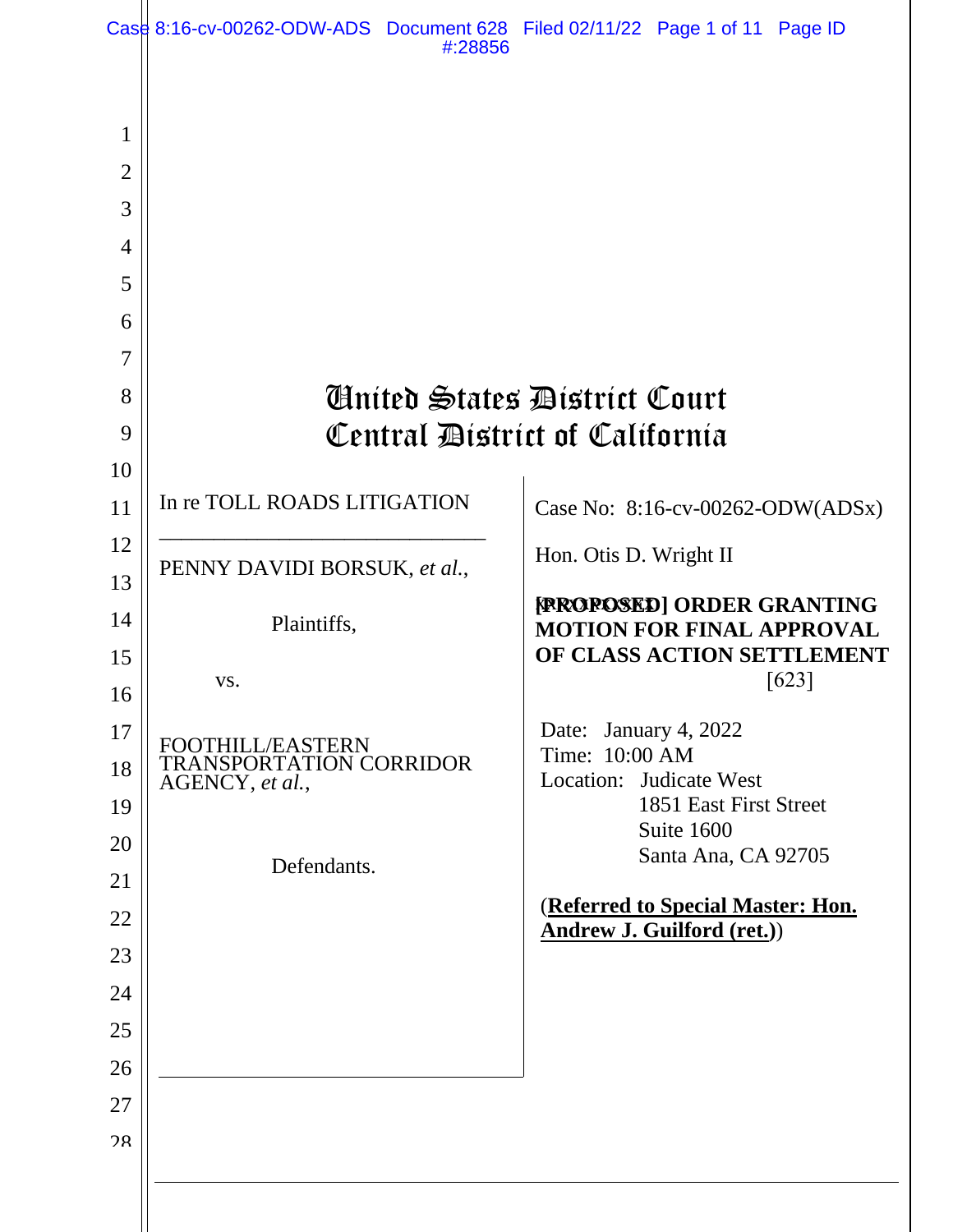# **ORDER GRANTING FINAL APPROVAL**

On April 12, 2021, Plaintiff Dan Golka on behalf of himself and the proposed Settlement Class (as defined below) ("Plaintiff") and Defendants Orange County Transportation Authority, Darrell Johnson and Lori Donchak (collectively "OCTA"), and Defendant Cofiroute USA, LLC ("Cofiroute") (OCTA and Cofiroute are collectively referred to as "Defendants") entered into a Settlement Agreement and Release ("Agreement"), after two arm's-length mediations, both with the assistance of mediator Robert Kaplan. <sup>1</sup> The settlement reached by Plaintiff and Defendants will be referred to as the "Settlement."

10 10 11 11 On May 17, 2021. this Court granted Preliminary Approval of the Agreement and ordered that Notice be sent to the Settlement Class.

12 12 13 13 14 14 15 15 16 16 17 17 On January 4, 2022, this matter came before the Special Master Andrew J. Guilford (ret.). Special Master Guilford issued a Report and Recommendation recommending granting the Motion for Final Approval. After reviewing: (a) the motion and the supporting papers, including the Agreement; and (b) Special Master Guilford's Report and Recommendation, the Court finds good cause to grant the motion.

#### 18 18 **FINDINGS:**

1 1

2 2

3 3

4 4

5 5

6 6

7 7

8 8

9 9

19 19 20 20 21 21 22 22 23 23 24 24 25 25 26 26 1. Upon review of the record, the Court hereby finds that the Settlement is, in all respects, fair, adequate, and reasonable. The Court has come to this determination pursuant to the factors outlined in Federal Rules of Civil Procedure ("Rule")  $23(e)(2)$ . Among other matters considered, the Court took into account: (a) the complexity of Plaintiff's theory of liability; (b) the arguments raised by Defendants in their pleadings that could potentially preclude or reduce the recovery by class members; (c) the prior rulings of the Court on the merits of some of Plaintiff's

27 27

<sup>28</sup> 28 <sup>1</sup> Unless otherwise defined, all terms used herein have the same meanings as set forth in the Agreement.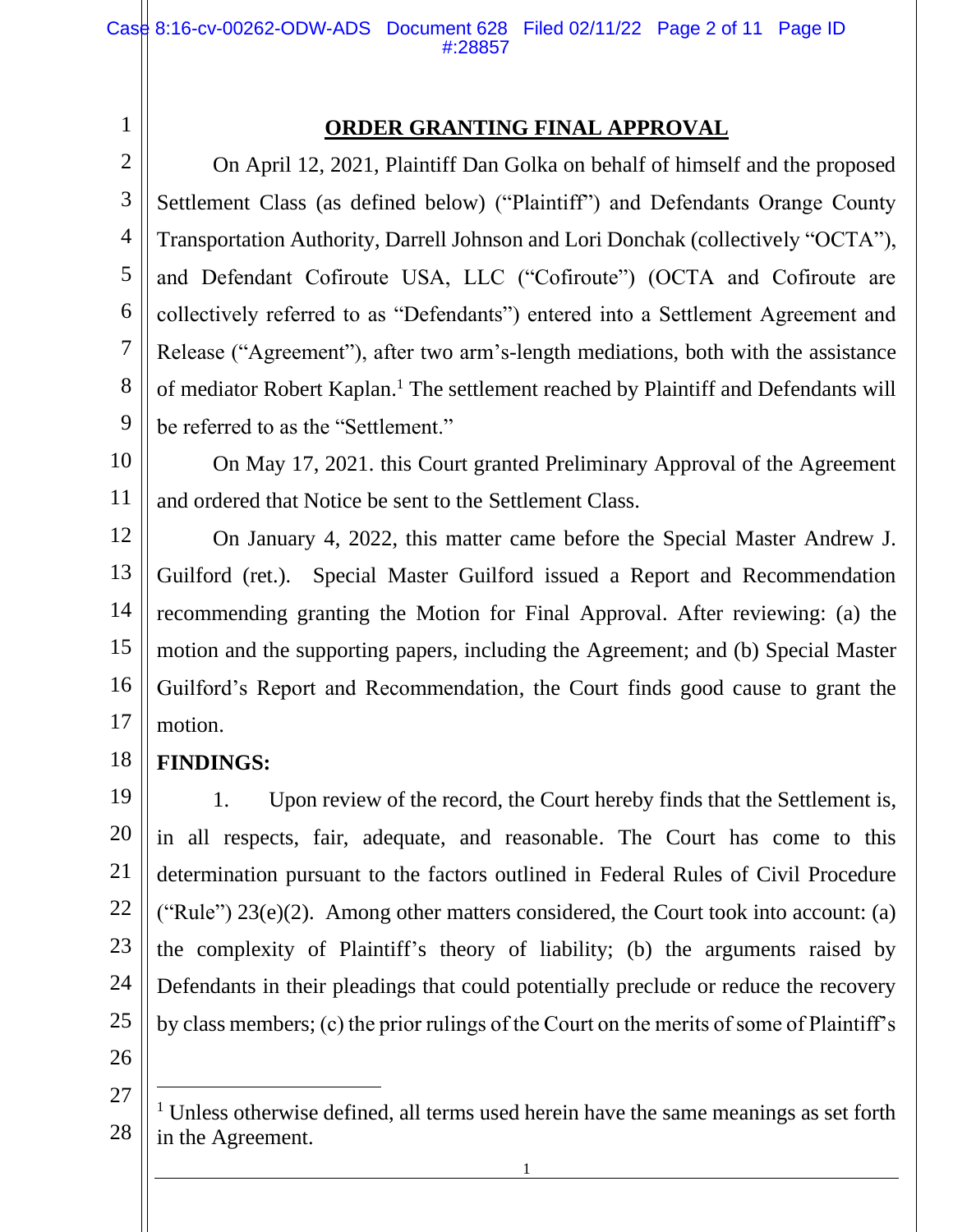1 1 2 2 3 3 4 4 5 5 6 6 7 7 claims and in particular on Defendants' Motion to Decide Key Legal Questions [\(Dkt.](https://cacd-ecf.sso.dcn/n/cmecfservices/rest/file/finddoc?caseYear=2016&caseNum=00262&caseType=cv&caseOffice=8&docNum=566)  [566\)](https://cacd-ecf.sso.dcn/n/cmecfservices/rest/file/finddoc?caseYear=2016&caseNum=00262&caseType=cv&caseOffice=8&docNum=566); (d) delays in any award to the Settlement Class that would occur due to further litigation and appellate proceedings; (e) the amount of discovery that has occurred; (f) the relief provided to the Settlement Class; (g) the recommendation of the Settlement by counsel for the Parties; and (h) that there were no objectors to the Settlement, demonstrating that the Settlement Class had a positive reaction to the Settlement.

8 8 9 9 2. The Court finds that the Settlement Class members have been adequately represented by the Class Representative and Class Counsel.

10 10 11 11 12 12 13 13 3. The Court also finds that extensive arm's-length negotiations have taken place, in good faith, between Class Counsel and Defendants' Counsel resulting in the Settlement. These negotiations were presided over by the experienced mediator Robert Kaplan, Esq.

14 14 15 15 4. The Settlement provides substantial and adequate value to the Settlement Class.

16 16 17 17 18 18 19 19 20 20 21 21 22 22 23 23 24 24 25 25 26 26 27 27 28 28 5. The Class Administrator provided notice to members of the Settlement Class in compliance with the Agreement, the Preliminary Approval Order, due process, and Rule 23. The notice: (a) fully and accurately informed Settlement Class members about the lawsuit and settlement; (b) provided sufficient information so that Settlement Class members were able to decide whether to accept the benefits offered, opt-out and pursue their own remedies, or object to the proposed settlement; (c) provided procedures for Settlement Class members to file written objections to the proposed settlement, to appear at the hearing, and to state objections to the proposed settlement; and (d) provided the time, date, and place of the final fairness hearing. The Court finds that the Notice provided to the Class pursuant to the Settlement Agreement and the Preliminary Approval Order and consisting of individual direct postcard and email notice, publication notice, settlement website, and CAFA notice (as defined below) has been successful and (a) constituted the best practicable notice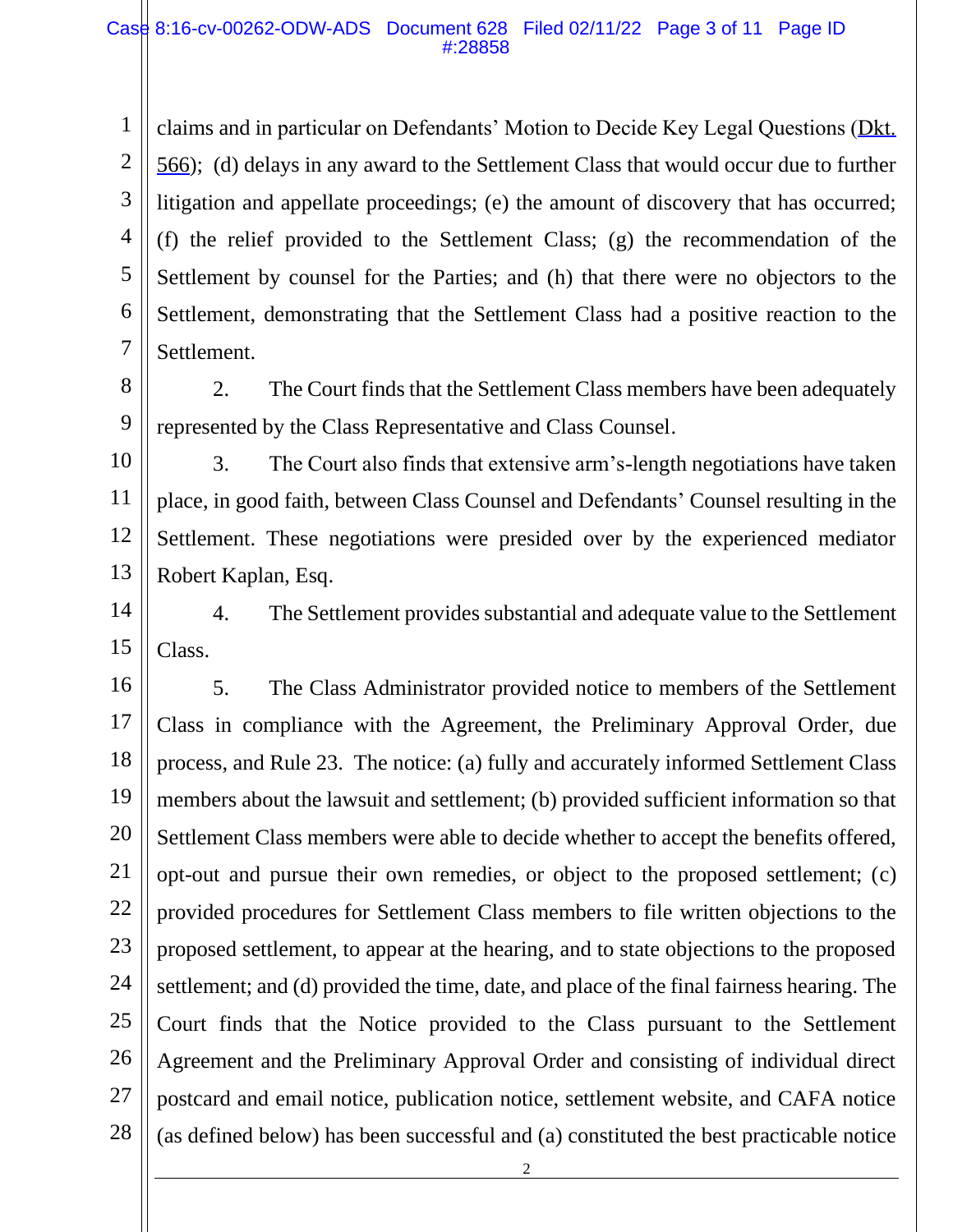1 1 2 2 3 3 4 4 5 5 6 6 7 7 under the circumstances; (b) constituted notice that was reasonably calculated, under the circumstances, to apprise Class Members of the pendency of the Action, their right to object to the Settlement or exclude themselves from the Class, and to appear at the Final Approval Hearing; (c) was reasonable and constituted due, adequate, and sufficient notice to all persons entitled to receive notice; and (d) otherwise met all applicable requirements of the Federal Rules of Civil Procedure, the Due Process Clause of the United States Constitution, and the rules of the Court.

8 8 9 9 10 10 11 11 12 12 13 13 6. The Court finds that the appropriate government officials were properly and timely notified of the Settlement Agreement, pursuant to the Class Action Fairness Act of 2005 ("CAFA"), [28 U.S.C. § 1715.](https://www.westlaw.com/Link/Document/FullText?rs=USCLink&vr=3.0&findType=Y&cite=28%2B%2Bu%2Es%2Ec%2E%2B%2B%2B%2B1715&clientid=USCourts) The Court has reviewed the substance of this notice and finds that it complied with all applicable requirements of CAFA. As required by CAFA, more than ninety (90) days have elapsed between the date notice was provided pursuant to CAFA and the Final Approval Hearing.

14 14 15 15 7. The Parties have adequately performed their obligations under the Agreement and Preliminary Approval Order to date.

16 16 17 17 8. The 44 persons on the list attached hereto as Exhibit A have each submitted a valid, timely request for exclusion from the Class.

18 18 19 19 20 20 21 21 22 22 9. For the reasons stated in the Preliminary Approval Order, and having found nothing that would disturb these previous findings, this Court finds and determines that the proposed Settlement Class, as defined below, meets all of the legal requirements for class certification for settlement purposes under Rule 23(a) and  $(b)(3)$ .

23 23 **IT IS ORDERED THAT:**

24 24 25 25 26 26 1. The Settlement Agreement is hereby finally approved in all respects, and the Parties and the Class Adminstrator are hereby directed to implement the Settlement Agreement according to its terms and provisions.

27 27 28 28 2. The Court has personal jurisdiction over the parties to this Action and the Class Members, venue is proper, and the Court has subject matter jurisdiction to

3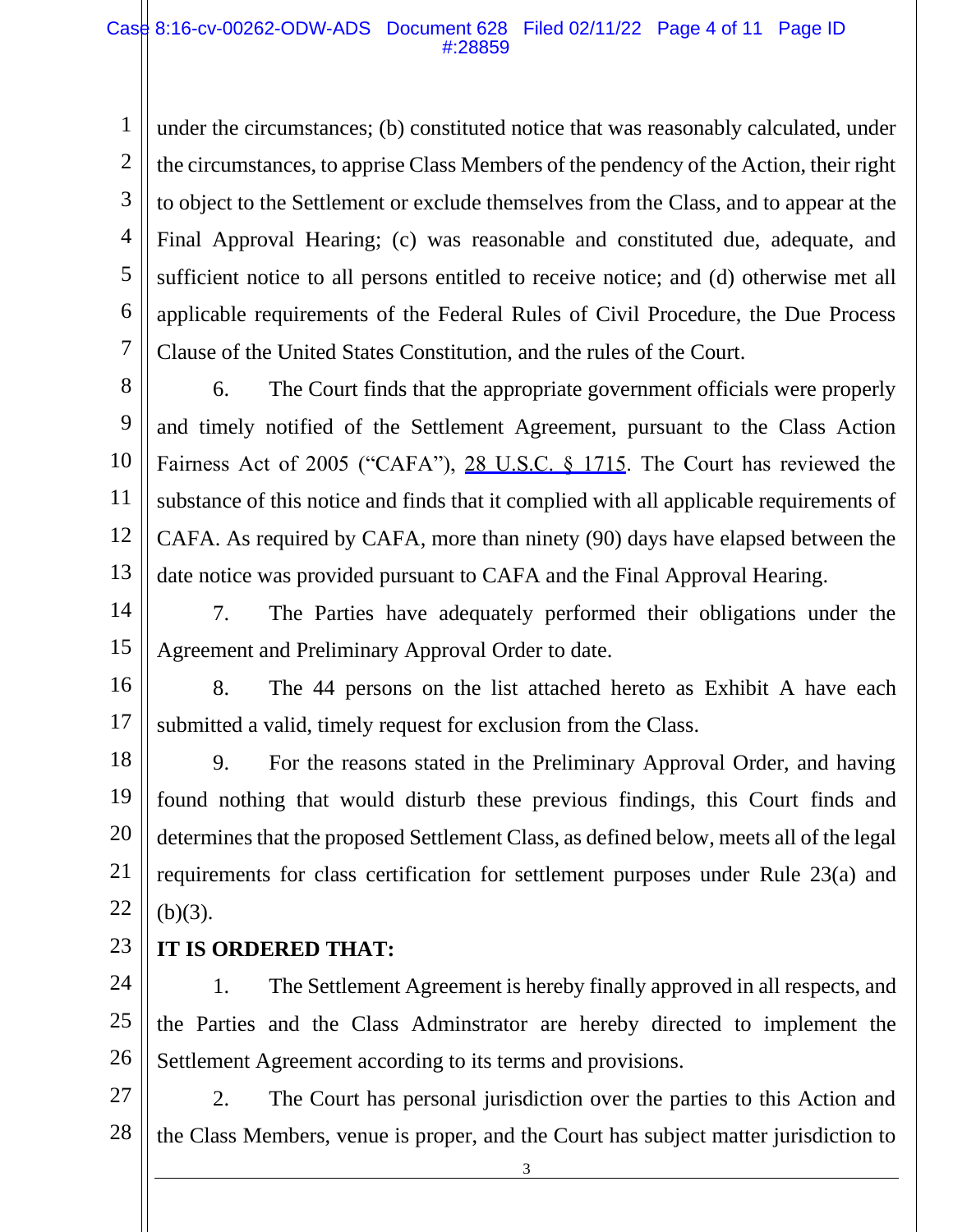#### Case 8:16-cv-00262-ODW-ADS Document 628 Filed 02/11/22 Page 5 of 11 Page ID #:28860

1 1 2 2 approve the Settlement Agreement, including all exhibits thereto, and to enter this Order.

3 3

6 6

7 7

8 8

9 9

10 10

19 19

20 20

21 21

22 22

3. Settlement Class. The Settlement Class is defined as:

4 4 5 5 All individuals whose PII was provided by OCTA or Cofiroute to an entity described below between June 29, 2015 and May 27, 2021:

- Any person with a transponder account with a Non-Party Toll Agency whose PII, including the date, time and location of a toll transaction, was sent by Defendants to a Non-Party Toll Agency for purposes of collecting a toll incurred on the 91 Express Lanes (the "Interoperability Subclass");
- 11 11 12 12 13 13 14 14 15 15 Any person whose license plate number was sent by Defendants to the California Department of Motor Vehicles or out-of-state equivalent, directly or through a subcontractor, in connection with more than one alleged toll violation incurred on the 91 Express Lanes (the "DMV Subclass":
- 16 16 17 17 18 18 • Any person whose PII was sent to a car rental company by Defendants in connection with an alleged toll violation incurred on the 91 Express Lanes (the "Car Rental Subclass"); and
	- Any person whose PII, other than the amount of tolls and penalties owed, the violation number, or the violator's account number, was sent by Defendants to a third-party debt collector for collection of unpaid tolls and/or toll violation penalties incurred on the 91 Express Lanes (the "Debt Collection Subclass").
- 23 23 24 24 25 25 26 26 27 27 28 28 4. Exclusions from Settlement Class. The following individuals are hereby excluded from the Settlement Class: (a) The persons listed on Exhibit A attached hereto each of whom has submitted a valid, timely request for exclusion from the Class; (b) Current members of the OCTA Board of Directors, OCTA's Chief Executive Officer, the General Manager of the 91 Express Lanes, OCTA's 91 Express
	- 4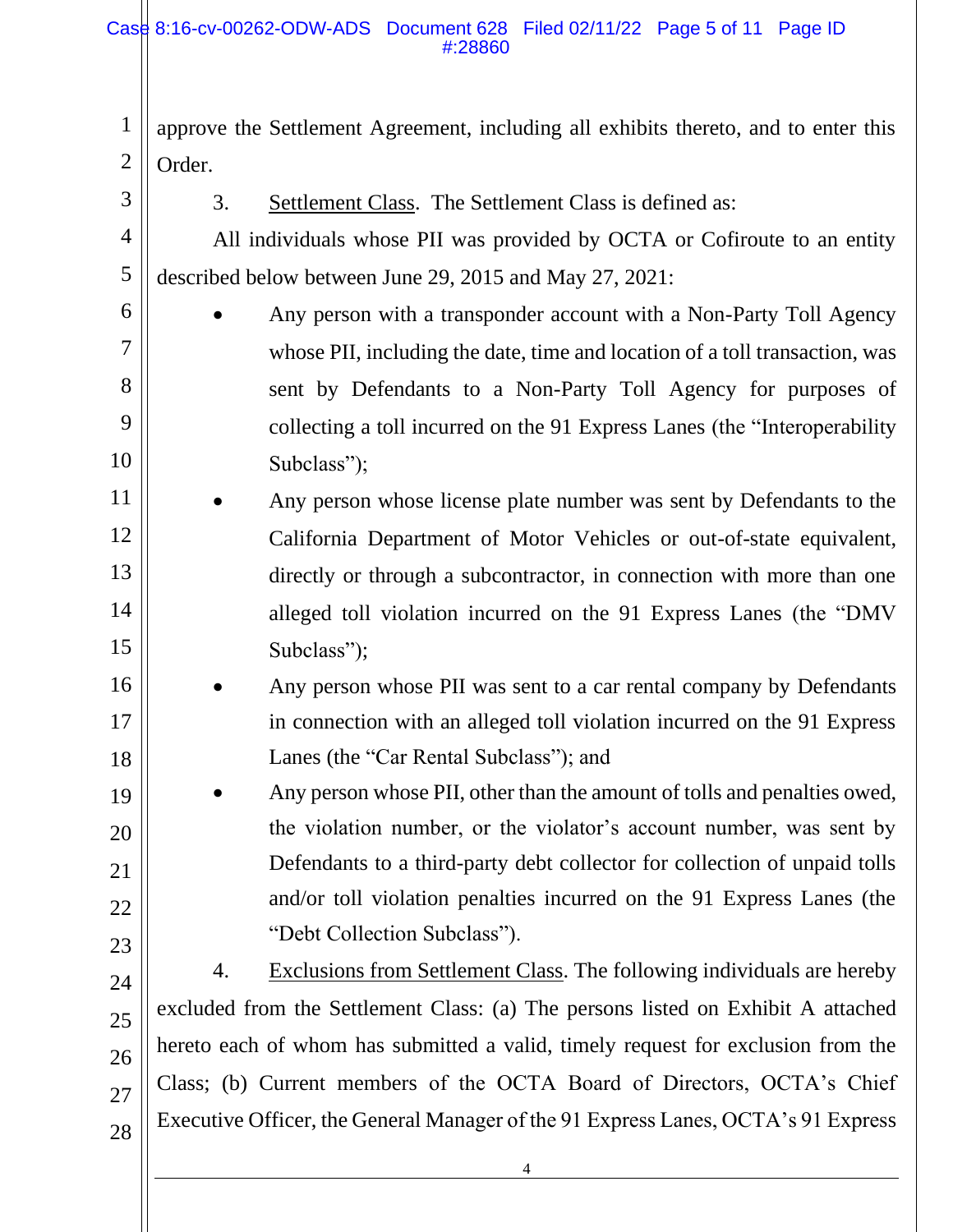### Case 8:16-cv-00262-ODW-ADS Document 628 Filed 02/11/22 Page 6 of 11 Page ID #:28861

Lanes Project Manager III, the attorneys representing OCTA or Cofiroute in this Litigation. and the judge to whom this case is or was assigned, any member of the judge's immediate family, and any member of the judge's staff.

5 5

6 6

7 7

8 8

1 1

2 2

5. Binding Effect of Order. This Order applies to all claims or causes of action settled under the Agreement, and binds all members of the Settlement Class who are not expressly excluded by this Order, including those who did not timely or properly request exclusion. Except for Paragraph 6 below, this Order does not bind persons excluded from the Settlement Class pursuant to Paragraph 4 above.

9 9 10 10 11 11 12 12 13 13 14 14 15 15 16 16 6. In accordance with both the Court's general authority to protect its jurisdiction and the All Writs Act  $(28 \text{ USC} \& 1651)$ , the Court hereby permanently enjoins each and every member of the Settlement Class from filing or pursuing any claim or litigation against any of the persons and/or entities listed below in 6(a)-(c), asserting that compliance with the obligations imposed by this Order, the Preliminary Approval Order, or the Agreement violates [California Streets & Highways Code](https://www.westlaw.com/Link/Document/FullText?rs=USCLink&vr=3.0&findType=Y&cite=ca%2Bstr%2B%2Bhwy%2Bs%2B31490&clientid=USCourts)  [section 31490](https://www.westlaw.com/Link/Document/FullText?rs=USCLink&vr=3.0&findType=Y&cite=ca%2Bstr%2B%2Bhwy%2Bs%2B31490&clientid=USCourts) or any other federal, state or local constitution, statute, rule, regulation or policy purporting to limit the disclosure of personally identifiable information:

17 17

18 18

19 19

20 20

21 21

22 22

a. OCTA, Cofiroute, and any and all other Released Parties (as defined in Section 2.26 of the Agreement);

b. Foothill/Eastern Transportation Corridor Agency and San Joaquin Hills Transportation Corridor Agency (collectively, "TCA") and BRiC-TPS, LLC ("BRiC"), together with their respective officers, agents, employees and attorneys;

23 23

25 25

24 24

c. Any other person or entity who provided information to the Class Administrator pursuant to the Preliminary Approval Order, together with their respective officers, agents, employees and attorneys.

26 26 27 27 28 28 7. Release. Plaintiff and all members of the Settlement Class who did not properly request exclusion are: (1) deemed to have released and discharged all Released Parties from all Released Claims; (2) deemed to have released and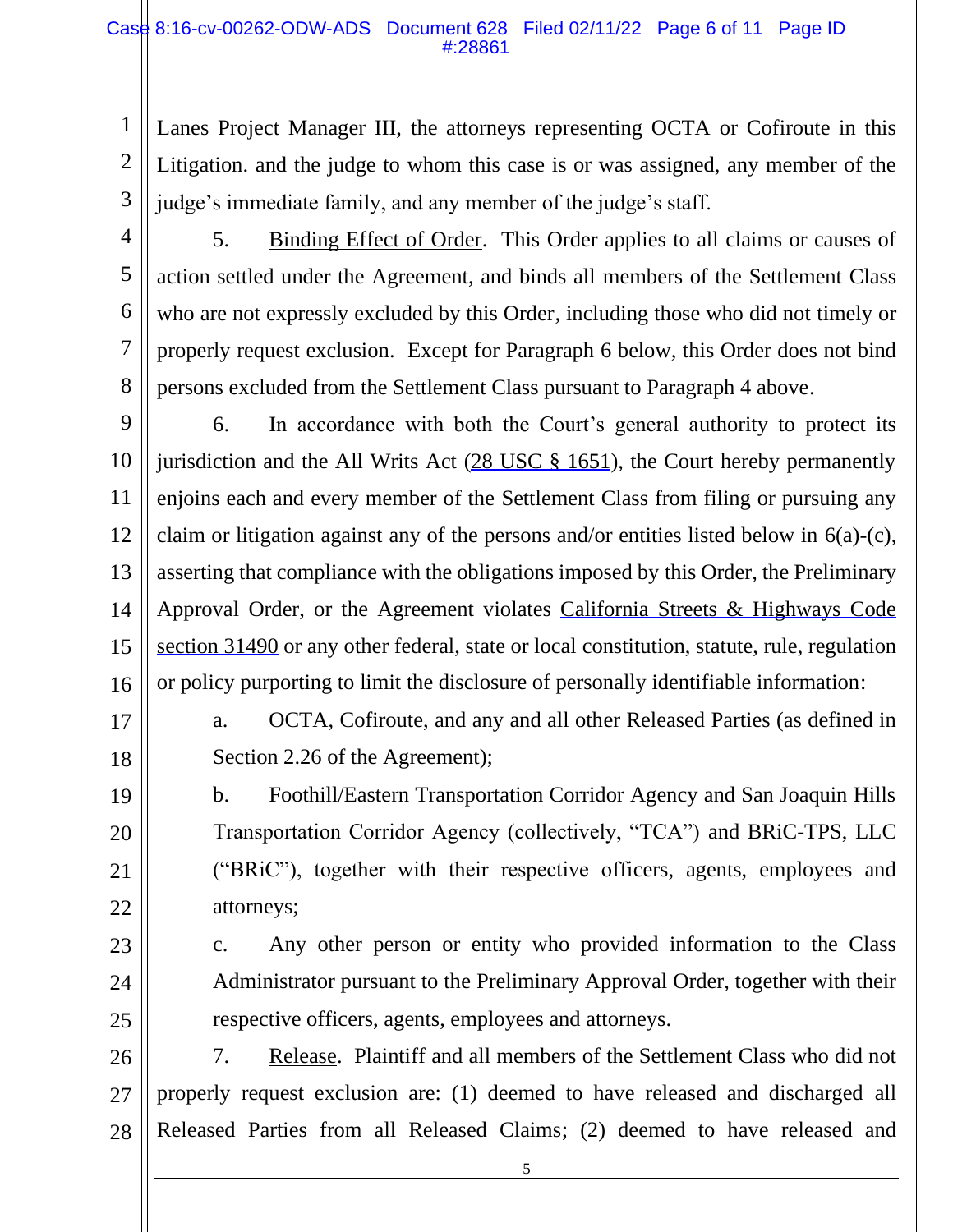#### Case 8:16-cv-00262-ODW-ADS Document 628 Filed 02/11/22 Page 7 of 11 Page ID #:28862

1 1 2 2 3 3 4 4 5 5 6 6 7 7 8 8 9 9 10 10 11 11 12 12 13 13 14 14 15 15 16 16 17 17 18 18 19 19 20 20 discharged any claim against Released Parties and any other person or entity who provided information to the Class Administrator pursuant to the Preliminary Approval Order asserting that compliance with the obligations of the Agreement, the Preliminary Approval Order, and/or the Court ordered Class Notice violates Section 31490 or any other federal, state or local constitution, statute, rule, regulation or policy purporting to limit the disclosure of the personally identifiable information; and (3) barred and permanently enjoined from asserting, instituting, or prosecuting, either directly or indirectly, any of those claims. Released Claims does not include: (a) the claims expressly asserted in the January 6, 2020 First Amended Complaint on file in the case entitled *Mathew Skogebo et al., vs. Cofiroute USA, LLC, et al.*, Orange County Superior Court Case No. 30-2019-01118474; (b) the claims expressly asserted in the January 13, 2020 Second Amended Complaint on file in the case entitled *Harvey J. Thompson, et al., vs. Cofiroute USA, LLC, et al.*, Orange County Superior Court Case No. 30-2019-01108804; and (c) the claims expressly asserted in the January 3, 2020 Corrected First Amended Complaint on file in the case entitled *Sanket Vinod Thakur, et al., vs. Cofiroute USA, LLC, et al*, United States District Court, Central District of California, Case No. 8:19-CV-02233 ODW (JDEx). The full terms of the releases described in this paragraph, including claims expressly excluded from the releases, are set forth in Section 15 of the Settlement Agreement and are specifically incorporated herein by this reference.

21 21 22 22 23 23 24 24 25 25 8. Class Relief. OCTA, through the Class Administrator, shall issue a Cash Award of up to \$15.00 to each Cash Distribution Class Member who submitted claims deemed timely, and shall also provide penalty forgiveness to those members of the Debt Collection Subclass eligible for such relief, as stated in the Settlement Agreement.

26 26 27 27 28 28 9. Unused Funds. After all checks issued or re-issued pursuant to the Initial Distribution have been cashed or expired, any unclaimed or unused funds shall be paid to Privacy Rights Clearinghouse as a *cy pres* award.

6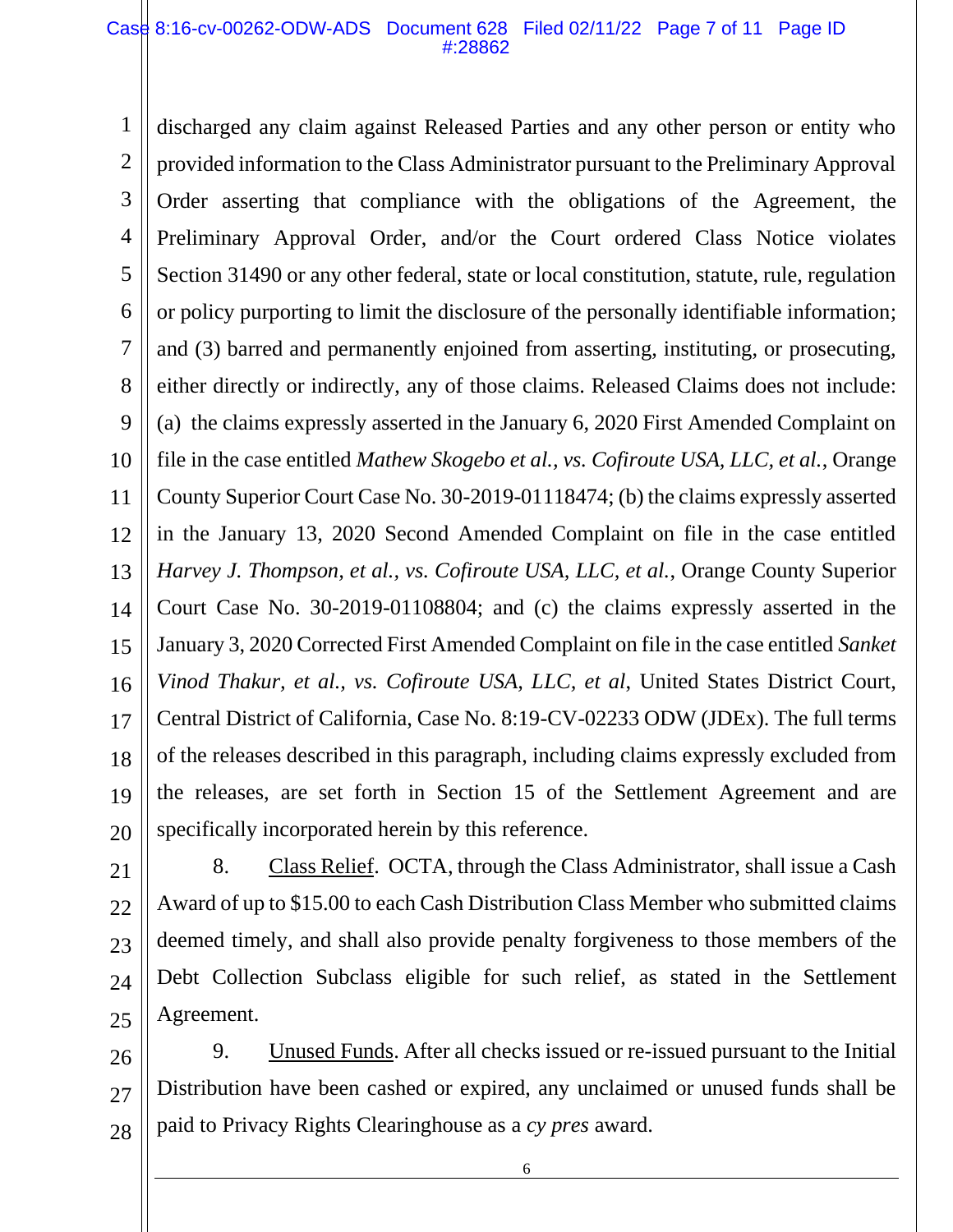1 2 3 4 10. Administrator Costs. Notice and Administration Costs of up to \$423,413.47 shall be paid out of the Settlement Fund, according to the terms of the Settlement Agreement, to the Class Administrator, Epiq Class Action and Claims Solutions, Inc.

 5 6 11. Entry of Judgment. Judgment shall be entered in favor of Defendants and against Settlement Class Members as provided in the Agreement.

 7 8 9 10 12. Court's Jurisdiction. Without affecting the finality of this Order or the Judgment in any way, pursuant to the Parties' request, the Special Master and Court shall retain jurisdiction over all matters relating to the interpretation, administration, implementation, effectuation, consummation and enforcement of the Agreement and this Order and judgment, and for any other necessary purpose.

13

14

15

16

17

18

19

20

21

22

23

24

25

26

27

28

## **IT IS SO ORDERED.**

February 11, 2022

 $\Box$ 

 **OTIS D. WRIGHT, II UNITED STATES DISTRICT JUDGE**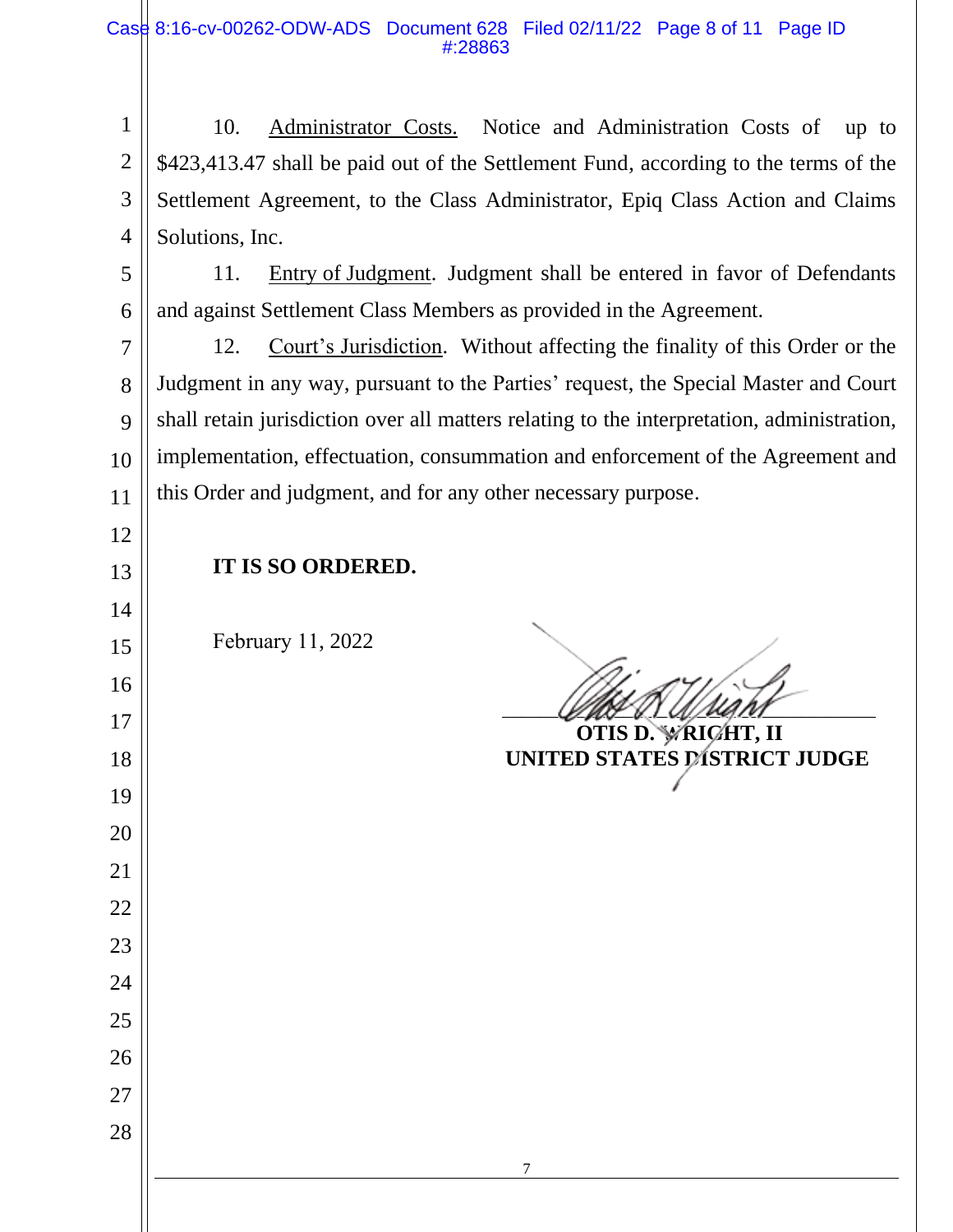# Attachment 1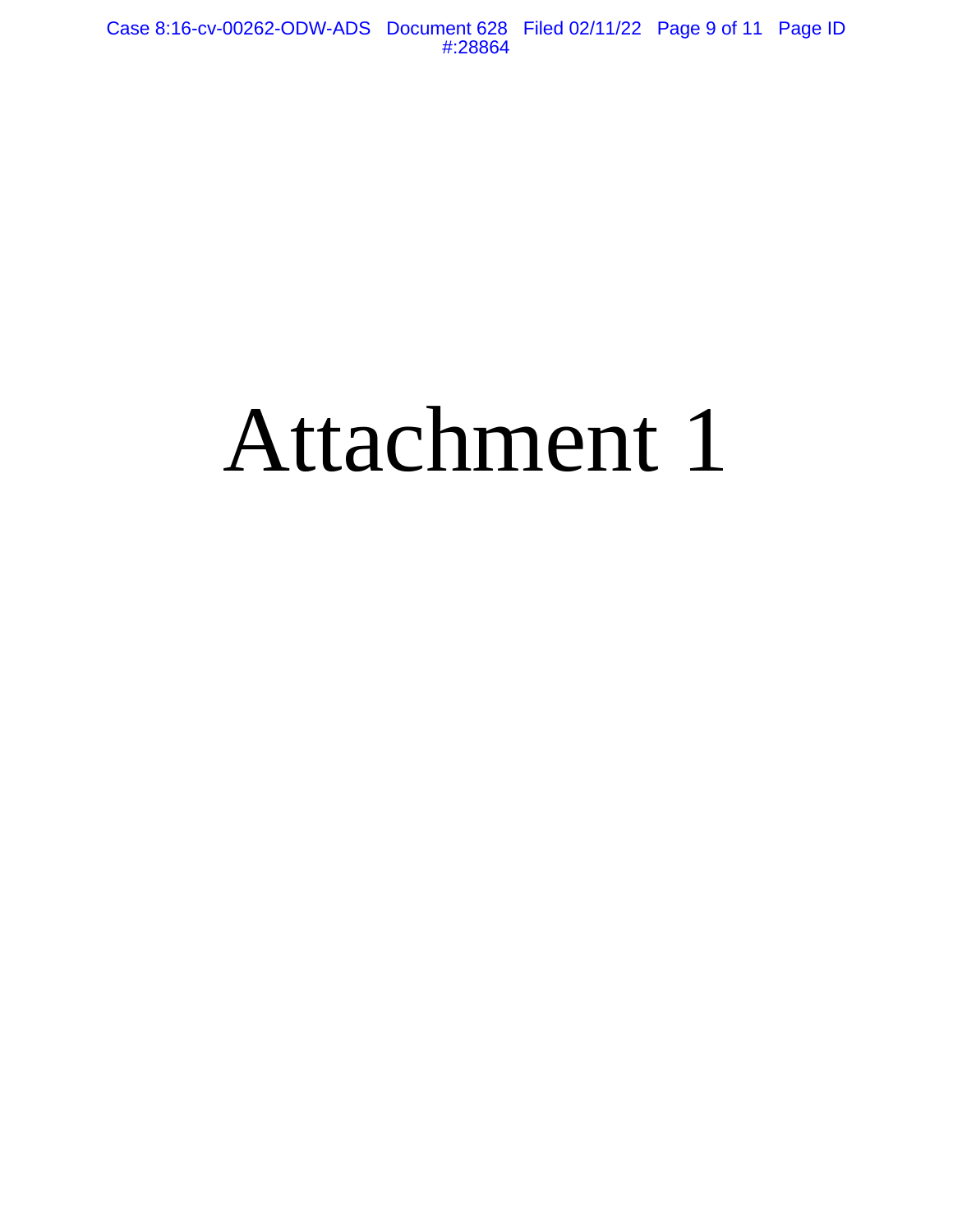

#### **Exclusion Report - OCTA Settlement**

| <b>Number</b>  | <b>First Name</b> | <b>Middle Name</b> | <b>Last Name</b>    |
|----------------|-------------------|--------------------|---------------------|
| $\mathbf{1}$   | <b>AARON</b>      |                    | <b>MERNICK</b>      |
| $\overline{2}$ | <b>AUGARTEN</b>   |                    | <b>LEE</b>          |
| 3              | <b>BARBARA</b>    |                    | <b>ROPELATO</b>     |
| 4              | <b>BENYAMIN</b>   | Y                  | YACOUB              |
| 5              | <b>BLAKE</b>      | A                  | <b>ROSEBERRY</b>    |
| 6              | <b>CHEN</b>       |                    | <b>GUOHUI</b>       |
| 7              | <b>DAVID</b>      | B                  | <b>COULTER</b>      |
| 8              | <b>DEBORAH</b>    |                    | LAMB                |
| 9              | <b>DIBA</b>       |                    | <b>KAZERANI</b>     |
| 10             | <b>EDWAR</b>      |                    | <b>MOUSA</b>        |
| 11             | <b>EDWIN</b>      |                    | <b>RABAINO</b>      |
| 12             | <b>FRANCES</b>    | LOUISE             | <b>ENDRES</b>       |
| 13             | <b>FRANCOIS</b>   |                    | <b>MALINOWSKI</b>   |
| 14             | <b>GERALD</b>     | Α                  | <b>JOHNSON</b>      |
| 15             | <b>IRMA</b>       |                    | <b>OCAMPO</b>       |
| 16             | <b>ISRRAEL</b>    |                    | <b>ANORVEMONTES</b> |
| 17             | <b>JIANGKUN</b>   |                    | CAI                 |
| 18             | <b>JOSEPH</b>     |                    | NIEZGODA            |
| 19             | <b>JULIEN</b>     |                    | <b>MARTEVILLE</b>   |
| 20             | <b>KLAUDIA</b>    |                    | <b>KAYE</b>         |
| 21             | <b>KRISTI</b>     |                    | <b>TRAYER</b>       |
| 22             | <b>KRISTINA</b>   |                    | KALAYDJIAN          |
| 23             | LAURA             |                    | <b>FLINT</b>        |
| 24             | LI PING           |                    | <b>WAN</b>          |
| 25             | <b>LINDA</b>      | J                  | KIMBALL             |
| 26             | <b>LISA</b>       |                    | <b>GIBBARD</b>      |
| 27             | <b>MARIA</b>      | <b>ISABEL</b>      | SERRANO-PAREDES     |
| 28             | <b>MARIO</b>      | T                  | SPINELLI            |
| 29             | <b>MARY</b>       | Α                  | <b>HEDGE</b>        |
| 30             | <b>MICHAEL</b>    |                    | <b>SEAL</b>         |
| 31             | <b>NATOULIA</b>   | R                  | <b>SCARBOROUGH</b>  |
| 32             | <b>RED</b>        |                    | <b>WEBSTER</b>      |
| 33             | <b>ROBERT</b>     | $\mathsf{C}$       | <b>TUAZON</b>       |
| 34             | <b>ROBERT</b>     |                    | <b>CIACCIA</b>      |
| 35             | <b>SANH</b>       |                    | <b>TRAN</b>         |
| 36             | SATIYA            |                    | SIREGAR             |
| 37             | SILVIA            |                    | <b>MAGANA</b>       |
| 38             | <b>STEPHEN</b>    | К                  | <b>HONG</b>         |
| 39             | <b>SU MIN</b>     |                    | SONG                |
| 40             | SUSAN             |                    | <b>FLIPPEN</b>      |
| 41             | THO HUU           |                    | <b>HUYNH</b>        |